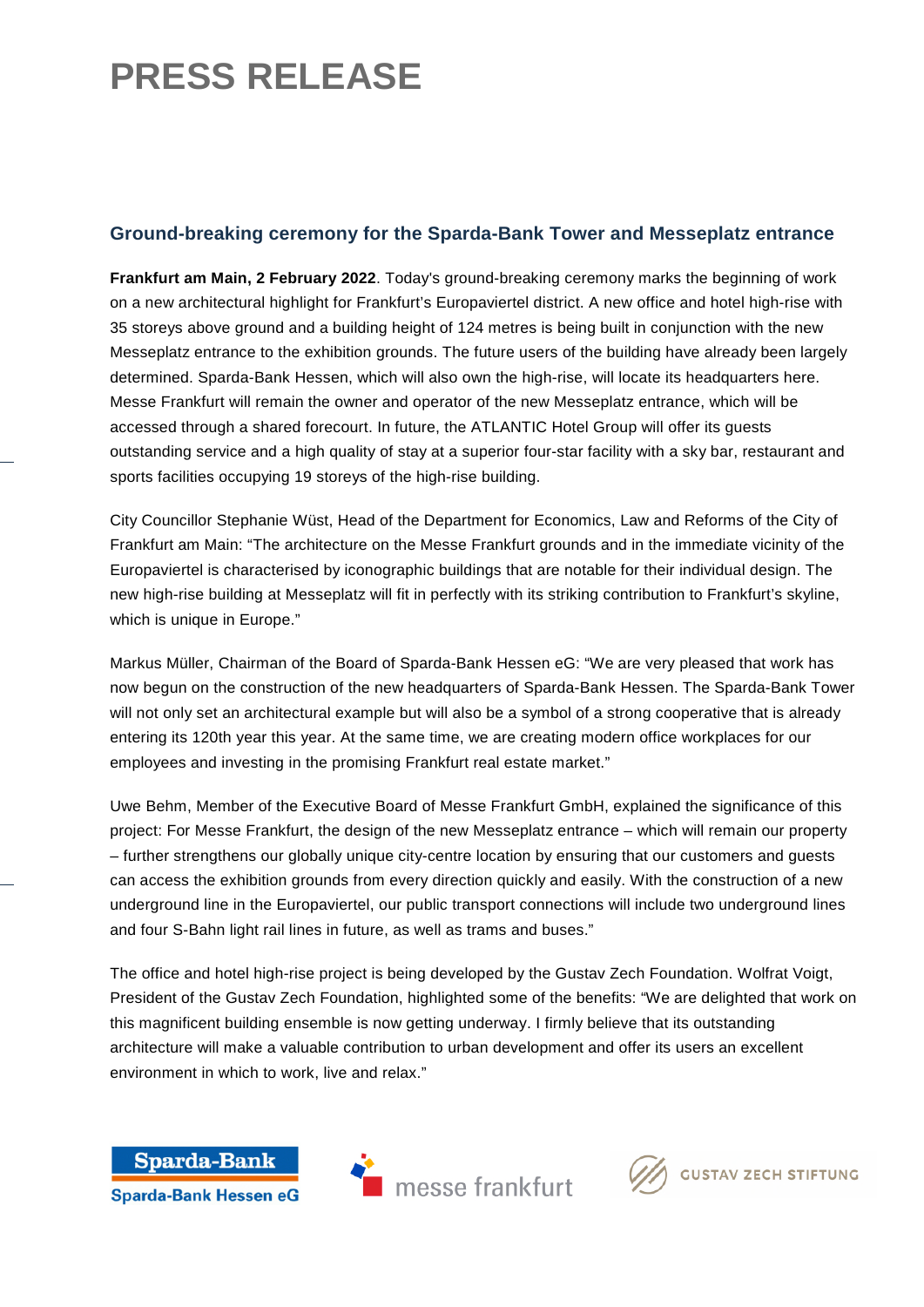# **PRESS RELEASE**

The building will be erected on site 42a on Europa-Allee, directly west of the Emser Bridge. The Sparda-Bank Tower and the Messeplatz entrance will be built according to an updated version of the competitionwinning design submitted by cyrus I moser I architekten (cma) and are scheduled for completion by 2025. Both buildings will frame the new Messeplatz square being created on the site, which will serve as an entrance for various uses and comprise an open urban space on Europa-Allee.

As part of a general contractor agreement, Gustav Zech Stiftung Management GmbH is responsible for building the Messeplatz entrance.

#### **Sparda-Bank Tower hotel and office high-rise**

The project development for the high-rise building provides for the development of a hotel for the ATLANTIC Hotel Group with 373 hotel rooms over 19 storeys and approx. 13,400 square metres of office space on 14 storeys on the western part of the site. Approximately 200 car parking spaces will be created on four basement levels.

#### **Messeplatz entrance**

The new Messeplatz entrance is being built on the eastern part of the project site. This will create a new four-storey entrance to the exhibition grounds from the south that is located right at the future underground station for the U5 extension to the Europaviertel, which is currently under construction. Via Mobile – the covered and glazed transport system with moving walkways and escalators on the Frankfurt exhibition grounds – will connect the new South entrance with Hall 12, which opened in 2018, and therefore also with all the other halls at Messe Frankfurt. The planned building of just under 5,000 square metres includes a spacious reception hall with access control systems, event and conference rooms, and catering facilities.